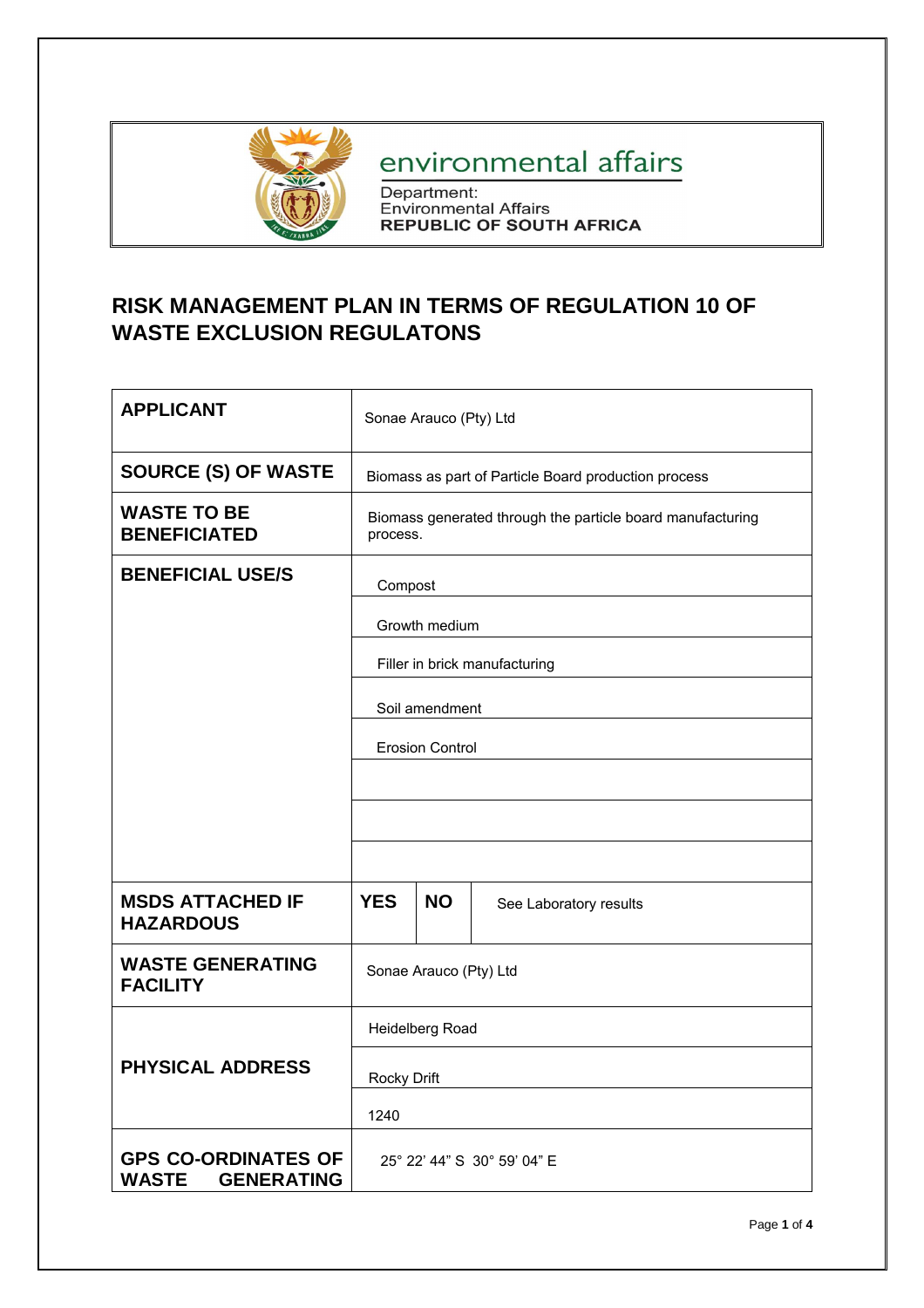| <b>FACILITY (EG. 60° 29' 30"</b><br>Latitude; 34° 20' 15"<br>Longitude) |                                |       |              |  |
|-------------------------------------------------------------------------|--------------------------------|-------|--------------|--|
|                                                                         | Private Bag X 839              |       |              |  |
| <b>POSTAL ADDRESS</b>                                                   | <b>White River</b>             |       |              |  |
|                                                                         | 1240                           |       |              |  |
| <b>CONTACT PERSON</b>                                                   | Wilhelm Nortje                 |       |              |  |
| <b>TELEPHONE</b>                                                        | 013 758 1280                   | CELL: | 082 320 8568 |  |
| <b>EMAIL</b>                                                            | wilhelm.nortje@sonaearauco.com | FAX:  |              |  |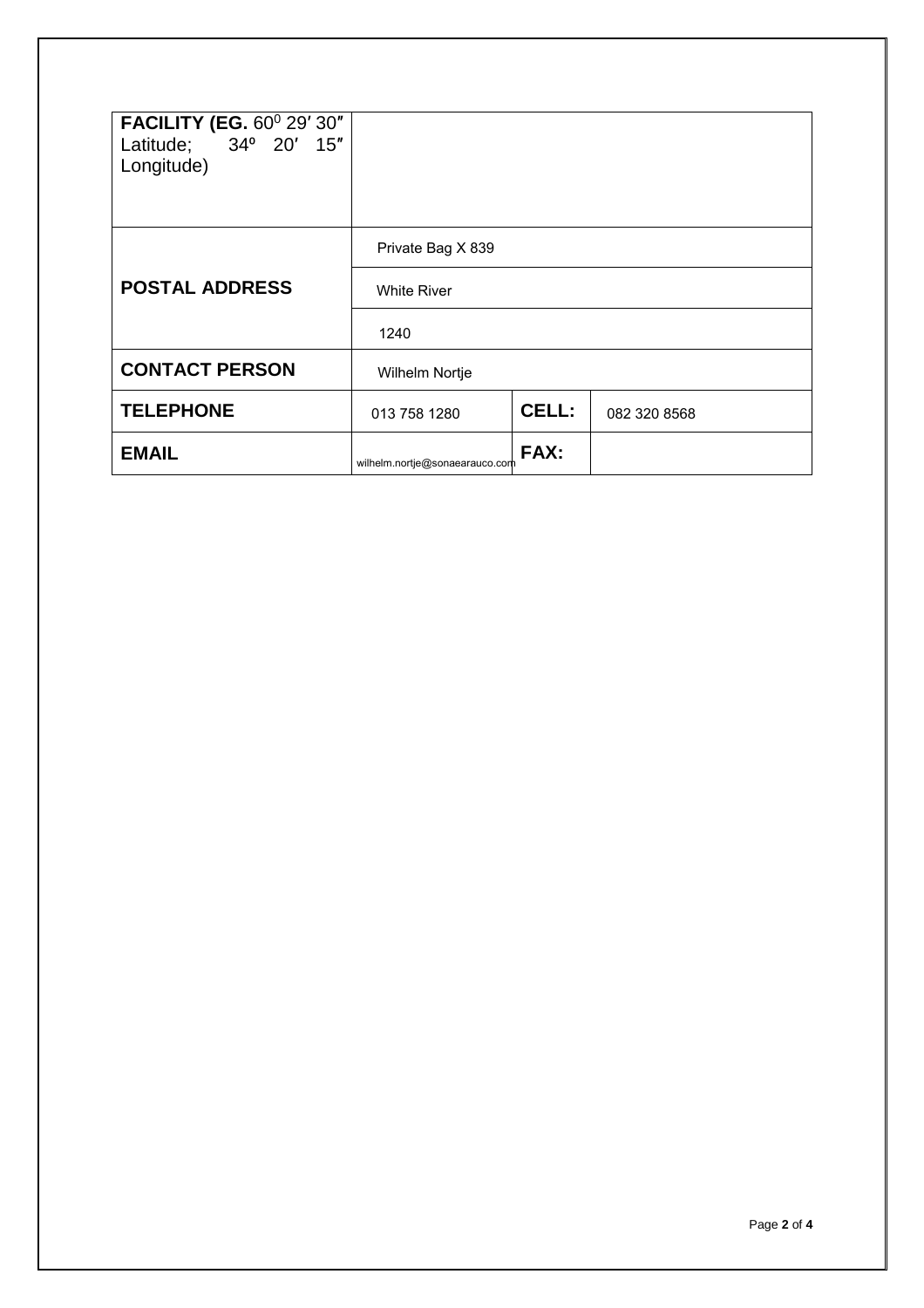## **RISK MANAGEMENT PLAN**

| Activity         | <b>Risk Description</b>            | Action to Minimize the Risk        | Responsibility |
|------------------|------------------------------------|------------------------------------|----------------|
| Storage          | Soil-Leachate from stocked         | Storage area bunded hard           | Sonae Arauco   |
|                  | material during rainy season       | surface with rundown to dirty      |                |
|                  |                                    | sumps then to artificial wetlands. |                |
|                  |                                    | Leachate separated from storm      |                |
|                  |                                    | water                              |                |
|                  |                                    | Storage area maintained through    |                |
|                  |                                    | preventative plan                  |                |
| Transportation   | Accidental spillage into the       | Truck correctly loaded and         | Transporter    |
|                  | environment                        | covered by tarp                    |                |
|                  |                                    | Accidental spills cleaned up       | Generator      |
|                  |                                    | immediately                        | Transporter    |
| Processing       | Accidental spillage into the       | Accidental spills cleaned up       | Proposed user  |
|                  | environment                        | immediately                        |                |
| Land Application | Concentration of contaminants      | Apply guidelines to ensure correct | Proposed user  |
|                  | due to incorrect application rates | application and blending volumes   |                |
|                  |                                    | to minimise the risk               |                |